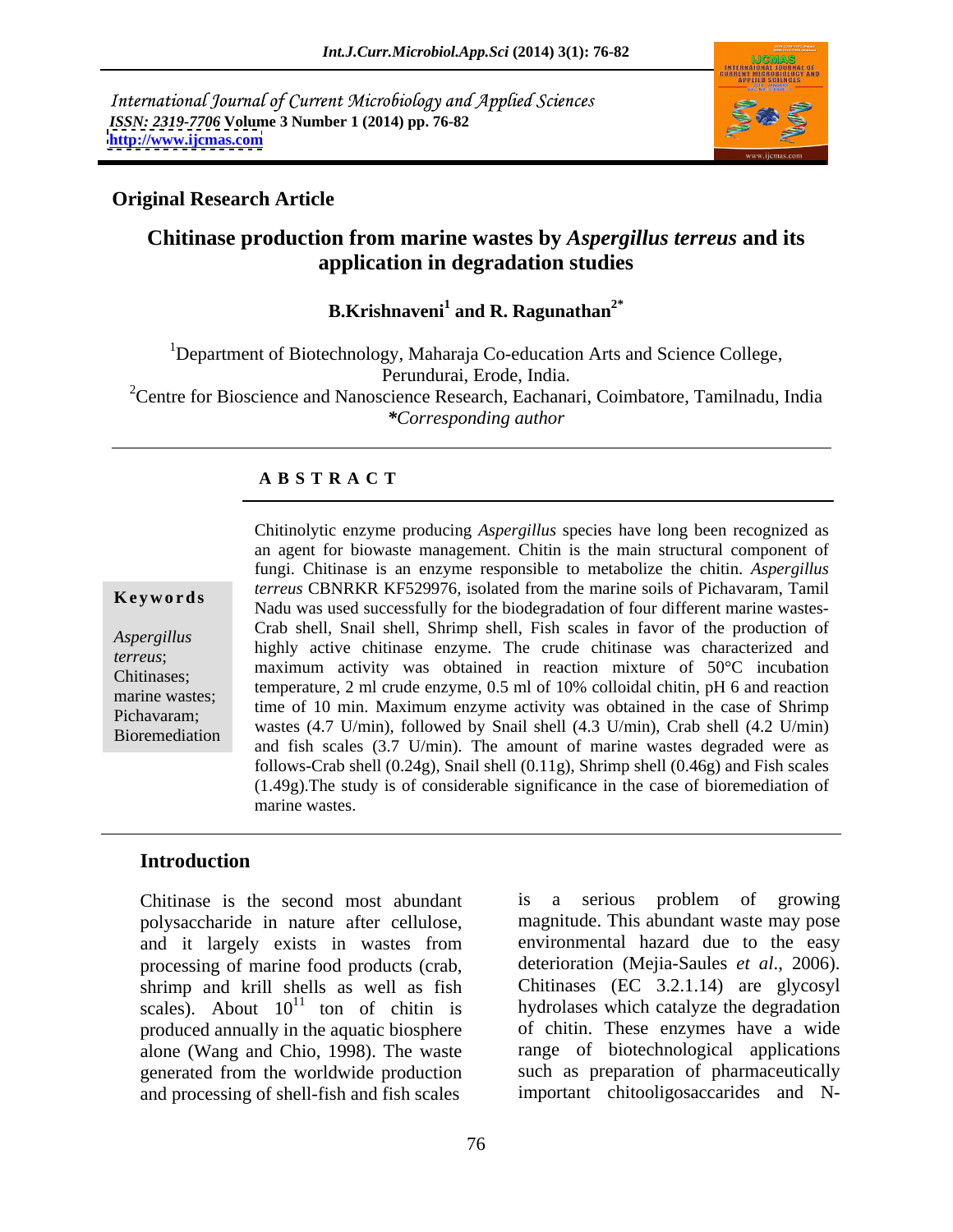acetyl-D-glucosamine (Kuk *et al*., 2005; micro centrifuge tube and centrifuged for Pichyangkura *et al.*, 2002; Sorbotten *et al.*, 2001. Then the supernatant was discarded 2005), isolation of protoplasts from fungi and the pellet was re suspended in 467µl and yeasts (Dahiya et al., 2005), TE buffer by repeated pipetting, then 30µl preparation of single-cell protein (Vyas of 10% SDS and 3ul of 20 mg/ml and Deshpande, 1991), control of proteinase K were added and incubated for pathogenic fungi (Mathivanan *et al*., 1998) and treatment of chitinous waste (Wang and Hwang, 2001). Chitinases are present mixed well by inverting the tube until the in a wide range of organisms including phases are completely mixed. Carefully bacteria, fungi, insects, higher plants and the DNA/phenol mixture was transferred animals, and play important physiological and ecological roles (Cody *et al*., 1990; The upper aqueous phase was transferred Duo-Chuan, 2006). The objective of the present study was to isolate the fungus *Aspergillus terreus* CBNRKR KF529976 and transfer to a new tube and centrifuged from marine soils and characterize its for 2 min. The upper aqueous phase was growth conditions for maximum transferred to a new tube. Then  $1/10$ biodegradation of marine waste in favor of volume of sodium acetate and 0.6 volumes the production of highly active chitinase. of isopropanol was added and mixed

Sediment samples were collected from TE buffer. various stations of Pichavaram mangrove ecosystem (Lat,  $11^{\circ}$  27'N, Long.79 $^{\circ}$  47' E) situated along the southeast coast of India. Sediment samples were collected from the rhizosphere of the mangrove plants. The soil samples were serially carried out using the universal tungal<br>diluted by sorial dilution method 0.1ml primer set. (Forward Primer) 5'diluted by serial dilution method.  $0.1 \text{ml}$  primer set, (Forward Primer) 5<sup>-1</sup><br>from  $10^{-3}$ ,  $10^{-4}$  and  $10^{-5}$  dilution type was GACTCAACACGGGAAACT-3' and transferred to PDA media and spread over (Reverse primer) 5'-AGAAA GGAGG<br>the ontire surface of the media using TGATC CAGCC-3'.The reaction the entire surface of the media using

The genomic DNA was isolated by agarose gels by horizontal gel

**Materials and Methods DNA** was spooled onto a glass rod (or **Isolation and characterization of**  The DNA was washed by dipping the end **Marine fungus** of rod into 1 ml of 70% ethanol for 30 sec. 2 min. Then the supernatant was discarded and the pellet was re suspended in 467µl of 10% SDS and 3µl of 20 mg/ml 1 hr at 37°C. After incubation an equal volume of chloroform was added and into a fresh tube and centrifuged for 2 min. in to a new tube. An equal volume of chloroform was added again mixed well transferred to a new tube.Then 1/10 volume of sodium acetate and 0.6 volumes gently until the DNA precipitates. The Pasteur pipette with a heat-sealed end). of rod into 1 ml of 70% ethanol for 30 sec. The DNA was re suspended in 100-200µl TE buffer.

### **PCR amplification of 18S rRNA**

from  $10^{-3}$ ,  $10^{-4}$  and  $10^{-5}$  dilution tube were GACTCAACACGGGGAAACT-3 and  $-3$ ,  $10^{-4}$  and  $10^{-5}$  dilution tube were GACTCAACACGGGGAAACT-3' and dilution tube were  $GACICAACGGGGAAC1-3$  and spreader and incubated for a week at conditions were as follows: initial denaturation at  $94\degree C$  for  $4\degree \text{min}$ ,  $40\degree C$ . **Isolation of genomic DNA and 18S** 94°C for 1 min, annealing at 48 °C for 1 **rRNA sequencing** min and primer extension at 72 °C for 3 **Genomic DNA Isolation** <sup>o</sup>C for 10 min. Aliquots of the PCR transferring 1.5 ml of the culture to a electrophoresis. DNAs were visualized byPCR amplification of 18S rRNA gene, from the purified genomic DNA was carried out using the universal fungal primer set, (Forward Primer) 5'- (Reverse primer) 5'-AGAAA GGAGG TGATC CAGCC-3'.The reaction conditions were as follows: initial denaturation at 94 °C for 4 min, 40 amplification cycles of denaturation at min; followed by a final extension at 72 products  $(5 \mu l)$  were analyzed in 1%  $(w/v)$ agarose gels by horizontal gel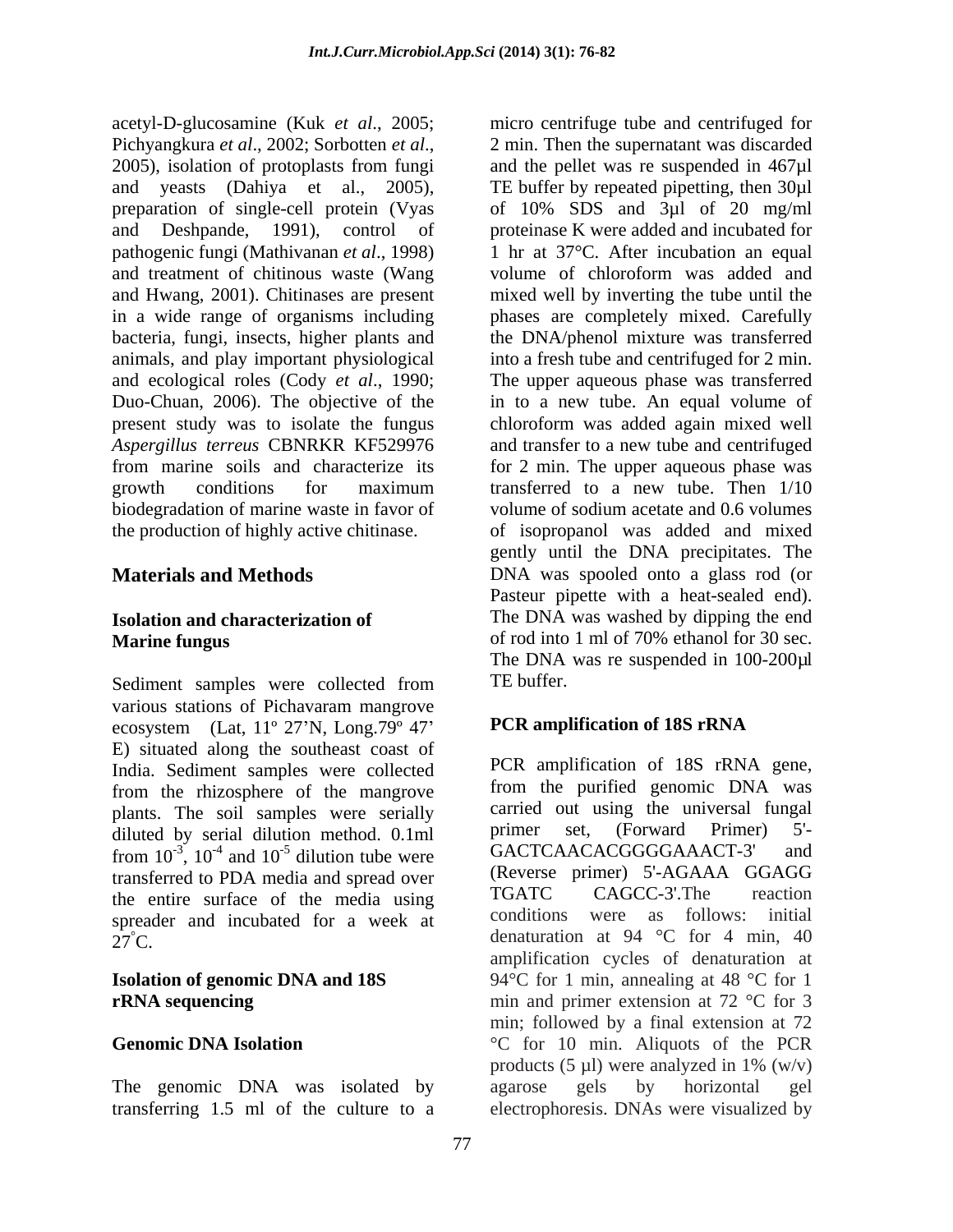bromide (0.5 mg/L).

Centrifuge at 12000 rpm for 15 minutes, same conditions as before. The residual cleanup solution and the contaminants were removed along with ethanol by discarding the supernatant. Finally, the DNA pellet was dried and dissolved in 10- 15µl of Milli Q water. The alignment of the sequences was done

The sequencing of the target gene was done using ABI-Big Dye Termintor v3.1 Cycle Sequencing Kit using ABI 3100 automated sequencer by National Fungal Culture Collection of India (NFCCI), Pune, India. The tube was placed in the thermal cycler. The thermo cycler was programmed as follows: 25 cycles of [96

## **Purification of sequencing extension product by isopropanol precipitation**

The tube was spin and transferred by pipetting entire sequencing reactions into 1.5 ml micro centrifuge tube. Then 40 ml of 75% isopropanol, or 10 ml of de ionized water and 30 ml of 100% isopropanol was added and mixed by vortexing and left at room temperature for >15 min to

UV excitation after staining with ethidium precipitate products. The tube was **PCR product purification** supernatant was aspirated completely with The unpurified DNA sample was being careful not to disturb the DNA dissolved (at least 10-15µl) in 50µl of pellet, and then it is discarded. About 125 PCR cleanup solution and incubate at 55 to 250 ml of 75% isopropanol was added ºC for 15-20 minutes. The mixture was to the tube and vortex briefly and during which time the contaminants was and the supernatant was aspirated as in released into the supernatant and the above step. The sample was dried for 10 supernatant was discarded at the end of the 15 minutes and stored at -200 C until centrifugation. Further the DNA was ready for electrophoresis. The purified precipitated by the addition of 600µl of extension products were separated in the 80% ethanol and centrifugation at the ABI 3730xl DNA Analyzer by Capillary centrifuged for a minimum of 20 min at maximum speed in a micro centrifuge. The a separate pipette tip for each sample, centrifuged for 5 min at maximum speed, Electrophoresis.

Sequencing **Sequencing Sequencing Sequencing Sequencing Sequencing Sequencing Sequencing Sequencing Sequencing Sequencing Sequencing Sequencing Sequencing Sequence Sequence Sequence Sequence** The analysis of nucleotide sequence was done in Blast-n site at NCBI server [\(http://www.ncbi.nlm.nih.gov/BLAST](http://www.ncbi.nlm.nih.gov/BLAST)). by using CLUSTALW [\(www.ebi.ac.uk/clustalw](http://www.ebi.ac.uk/clustalw)).

### **Phylogenetic analysis**

programmed as follows: 25 cycles of  $[96^\circ$  annong the sequences were depicted by<br>C for 10 sec,  $50^\circ$  C for 5-10 sec,  $60^\circ$  C for the phylogenetic tree. The proposition  $\degree$  C for 5-10 sec,  $60^{\circ}$  C for placing them as outer planetics on a  $\frac{0}{0}$  C for  $\frac{0}{0}$  placing them as outer branching branching  $4 \text{ min}$  then ramp to  $4^{\circ}$  C.<br> $\frac{\text{polylogene}}{\text{relations}}$  on the inner part of the tree C. relationships on the inner part of the tree **method**<br>
neighboring outside branches and joined to A phylogentic analysis of the isolate was performed to determine how the 18S rRNA sequence of the isolate and related strain might have been derived during evolution. The evolutionary relationships among the sequences were depicted by placing them as outer branches on a phylogenetic tree. The branching reflect the degree to which different sequences are related. Sequences that were very much alike were located as a common branch beneath them. The objective of phylogenetic analysis is to find out all of the branching relationships in the tree along with branch lengths. For this phylogenetic tree was constructed using the aligned sequences by the neighbor joining method using Kimura-2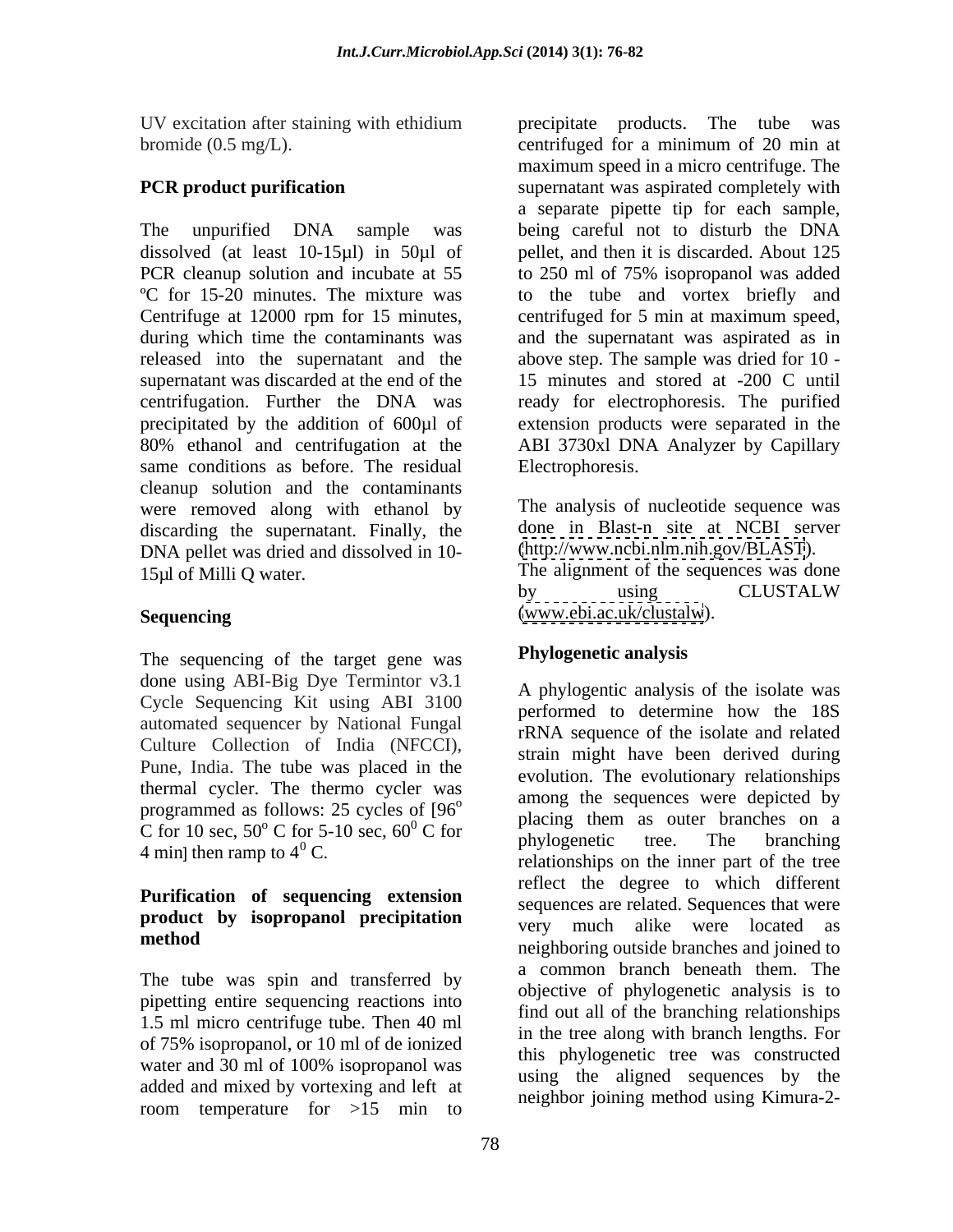distances among the species. Solution (0.9% NaCl) and shaking

Identification of species through sequence similarity basis was performed according<br>ml aliquots of mineral salt medium of the to criteria used by Bosshard *et.al* which states the following selection parameters: (a) when the percentage similarity of the query sequence and the reference sequence is 99% or above, the unknown isolate would be assigned to reference species; (b)  $\frac{2007}{\text{flasks}}$  Standard inocula (14.6 x) when percentage similarity is between 95 99 %, the unknown isolate would be assigned to the corresponding genus; (c) when percentage similarity is less than 95 %, the unknown isolate would be assigned<br>biomass was picked up, washed

used for the chitinase production. Fish scale [*Catla* (Bengal Carp)], Crab shell (*Scylla serrata)* and Snail shell (*Conus ebraeus)* waste were collected from the fish market in Perundurai, Tamil Nadu. Shrimp shell [*Fenneropenaeus indicus* (formerly *Penaeus indicus*)] waste was The extracellular protein was determined imported from the fish market in Mumbai. The scales waste was washed with tap water then distilled water. Thereafter, the **Chitinese activity assay** wastes were exposed to water vapor and air dried at room temperature (Wang et al.,

*A.terreus* was maintained on PDA agar slants, where the fungus was grown for 5 days at  $30 \pm 2$ °C. The stocks were kept in the refrigerator and subcultured at monthly

parameter distances in MEGA5 software. intervals. Spores suspension of A. terreus Distances between the studied sequences was prepared by washing 5 days old helps in understanding the evolutionary culture slants with sterilized saline **Criteria for species identification** by a haemocytometer to adjust the count to a family.<br>thoroughly to determine the dry weight at **Chitinase production and EXECUTE: CONSTRAIN WEIGHT:** The residual fermentation products were centrifuged at **Biodegradation studies**<br>
5000 rpm for 15 min in a cooling **Marine wastes** entrifuge. The clear supernatant was used Four different kinds of marine wastes were considered as crude enzyme to assay solution (0.9% NaCl) and shaking vigorously for 1 min. Spores were counted to approximately 14.6 x  $10^6$ spores/ml.  $^{6}$ sporos/ml spores/ml. The organism was allowed to grow in 100 ml aliquots of mineral salt medium of the following composition( $g/l$ ): waste, 20;  $(NH_4)_2SO4$ , 2; K<sub>2</sub>HPO4, 1; MgSO<sub>4</sub>.7H<sub>2</sub>O, 0.5; KCl, 0.5; NaCl, 5; CaCl<sub>2</sub>, 0.02;  $FeSO<sub>4</sub>$ .7H<sub>2</sub>O, traces and pH-6 (Al-Nusaire, 2007) and dispensed in 250 ml Erlenmyer flasks. Standard inocula (14.6 x 10<sup>6</sup> spores/ml) were used to inoculate the flasks which were then incubated at 30  $\pm$ 2°C under shaking conditions (otherwise stated) at 150 rpm for 5 days. Thereafter, biomass was picked up, washed 80°C for constant weight. The residual to determine extracellular protein and chitinase activity (Rattanakit et al., 2007).

### **Analytical methods**

### **Total protein assay**

calorimetrically using Biuret methods.

### **Chitinase activity assay**

2005, 2006) colloidal chitin as substrate (Bindo et al., **Inoculum and cultivation** and **added** to 0.5 ml of substrate solution, Chitinase activity was measured using 2005). Enzyme solution (0.5 ml) was which contained 10% colloidal chitin in phosphate buffer (0.05 M, pH 5.2) and 1 ml distilled water. The mixture was then incubated in shaking water bath at 50°C for 10 min, thereafter 3 ml of 3; 5-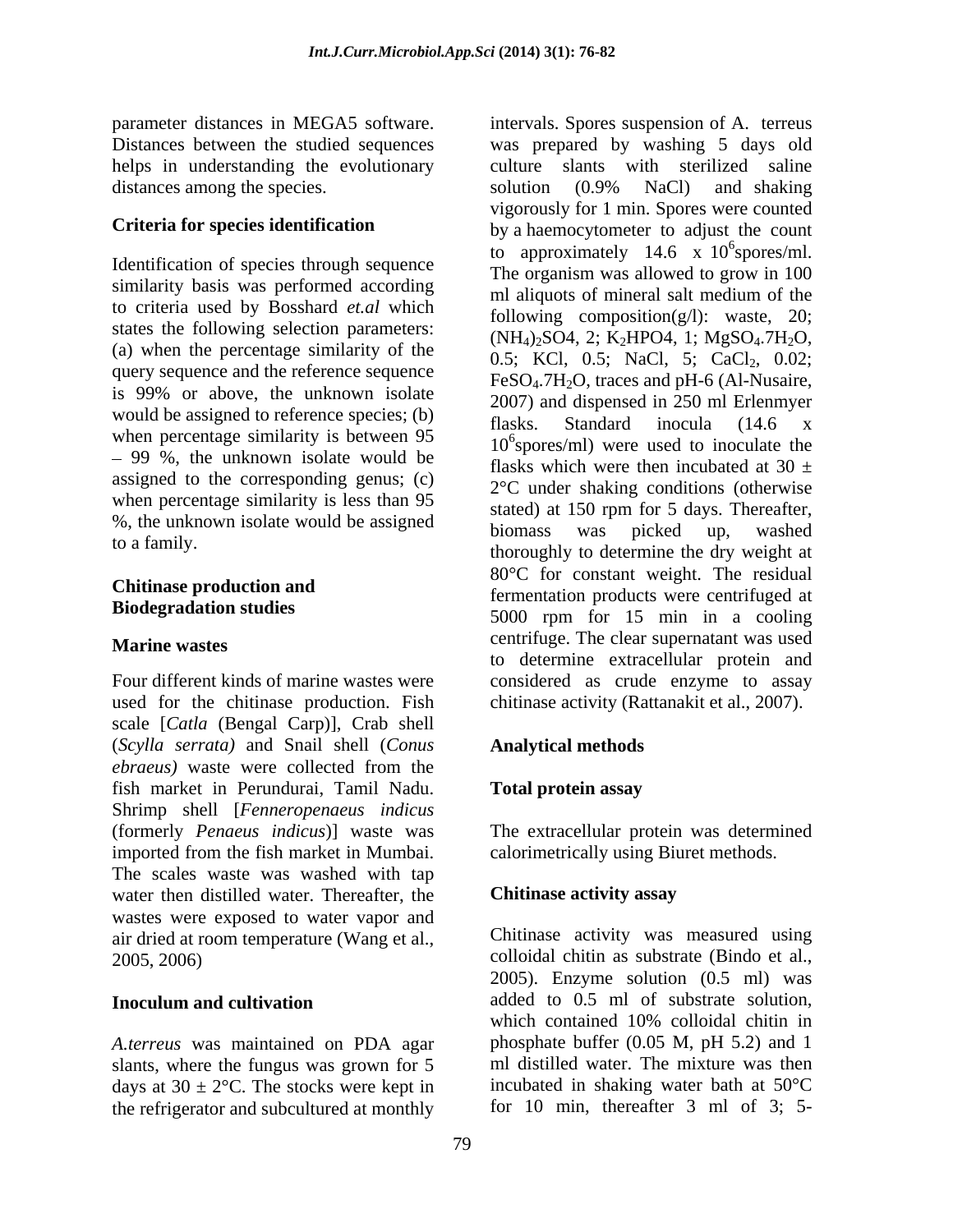quantity of released N-acetylglucosamine and under the accession number KF529976. (NAGA), was measured To analyze the phylogenetic position of colloidal chitin, under the assay conditions Fig. (2). Shows the phylogenetic

Specific activity = Chitinase activity  $(U/\text{min})$  / Extracellular protein

# **Morphological identification of the fungal isolates obtained from the soil**

The isolated fungi were purified by dispensed in 250 ml Erlenmeyer flasks. repeated sub-culturing on the Potato The first 5 days (120 h) represent the Dextrose Agar medium at regular intervals logarithmic growth phase of A. terreus. and incubating at 29°C. The isolates were The highest chitinase activity recorded morphology, microscopic observation and

# **Identification and phylogenetic position**

The identification was done based on 18S rRNA gene sequencing. The 18S rRNA sequences of the isolates were compared

dinitrosalicylic acid reagent was added. with the data present in NCBI. The The mixture was placed in a boiling water BLASTn of the isolates was showing bath for 5 min, after cooling, the 100% homology with *Aspergillus* spp. The developed color, as indication to the sequence was submitted to the Gene Bank spectrophotometrically at 575 nm. The the 18S rRNA sequence. The phylogenetic amount of NAGA was calculated from tree was constructed using Mega5 by standard curve of NAGA. Chitinase neighbor-joining tree using Kimura-2 activity (u/min) = the amount of enzyme parameter with 1000 bootstrap replication. releasing 1 µmol NAGA per min from The phylogentic relation was determined (Bindo et al., 2005). relationship between the isolates and other (U/min) / Extracellular protein phylogenetic branch of *Aspergillus* spp. under the accession number KF529976. To analyze the phylogenetic position of Fig. (2).Shows the phylogenetic related fungi. The homology assay result indicated the isolates were in the

### **Results and Discussion Chitinese Chitinese production from various Chitinase production from various marine wastes**

sample shaked conditions (150 rpm) for 5 days identified based on the colony after 120 h (5 days) of growth was found molecular identification (St-Germain et and it was concomitant with extracellular al., 1996; Collier et al., 1998). protein (about 1.2 mg/100 ml) produced **Systematic position of** *Aspergillus* found to be 4.3 U/min in the case of Snail Kingdom: Fungi. shell waste while its extracellular content Phylum: Ascomycota was found to be 0.5mg/100 ml. Crab shell Order: Eurotiales waste showed chitinolytic activity of 4.2 Family: Trichocomaceae U/min and its extracellular protein content Genus: Aspergillus, was 0.9 mg/100ml. The lowest chitinase Species: terreus activity was observed in the case of fish Sub-species-CBNRKR KF529976 scales waste (3.7 U/min) and its **of fungal isolates** reported by Ghanem et al. (2010) that the The fungus was allowed to grow under (120 h) on aliquots of 100 ml medium dispensed in <sup>250</sup> ml Erlenmeyer flasks. The first <sup>5</sup> days (120 h) represent the logarithmic growth phase of *A. terreus*. The highest chitinase activity recorded to be 4.7 U/min in the case of Shrimp shell by the fungus. The chitinase activity was extracellular content was 2 mg/100ml. In accordance with these findings it was maximum chitinase activity is 4.309 U/min in case of chitinase production from fish scales wastes from *A.terreus*.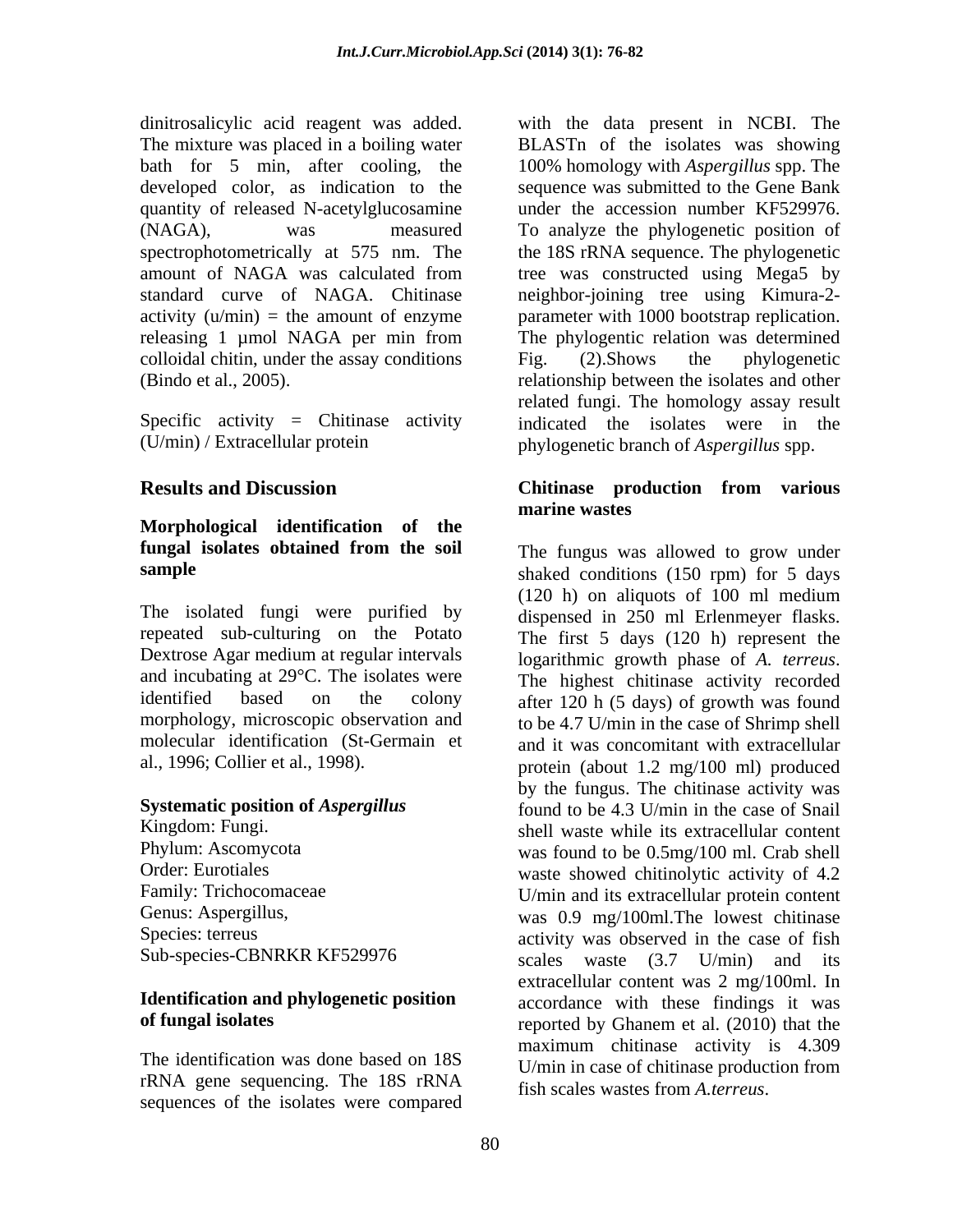



from shrimp shell waste using *A.alternata.*

### **Biodegradation studies**

To study the effect of the chitinolytic enzyme activity on the different types of substrates, 2g of marine wastes was added<br>to 100 ml of the medium in 250 ml from Al-Jouf Region, M.Sc. Thesis, Faculty to 100 ml of the medium in 250 ml Erlenmyer flasks. The amount of biomass left after 5 days incubation was as follows- Crab shell  $(0.24g)$ , Snail shell  $(0.11g)$ , Shrimp shell (0.46g), Fish scale (1.49g). Rattanakit et al. (2003) reported that as the chitinases from *Penicillium aculeatum* size of fish scales waste increase, chitinase production by *Aspergillus* sp. decreases. It was indicated Ghanem et al. (2010) that Cody RM, Davis ND, Lin J, and Shaw D. 1990.<br>Screening microorganisms for chitin larger sizes of fish scales were more

Similar results were also obtained in the convenient for higher chitinase production case of chitinase production (3.86 U/min) by A*spergillus* spp. than finest scales. This (Ghanem et al., 2011) and architecture of fish scales and shrimp due to the differences between constituents shellfish wastes and also test organisms.

### **References**

- Al-Nusaire, T.S., 2007. Degradation of some marine polymer by microorganism isolated from Al-Jouf Region*.* M.Sc. Thesis, Faculty of Education for Girls, King Abul-Aziz University, Jeddah, Saudia Arabia.
- Binod P, Pusztahelyi T, Nagy V, Sandhya C, Szakács G, Pócsi I, and Pandey A. 2005. Production and purification of extracellular chitinases from *Penicillium aculeatum* NRRL 2129 under solid-state fermentation. Enzy. Microbial Technol., 36: 880-887.
- Cody RM, Davis ND, Lin J, and Shaw D. 1990. Screening microorganisms for chitin hydrolysis and production of ethanol from